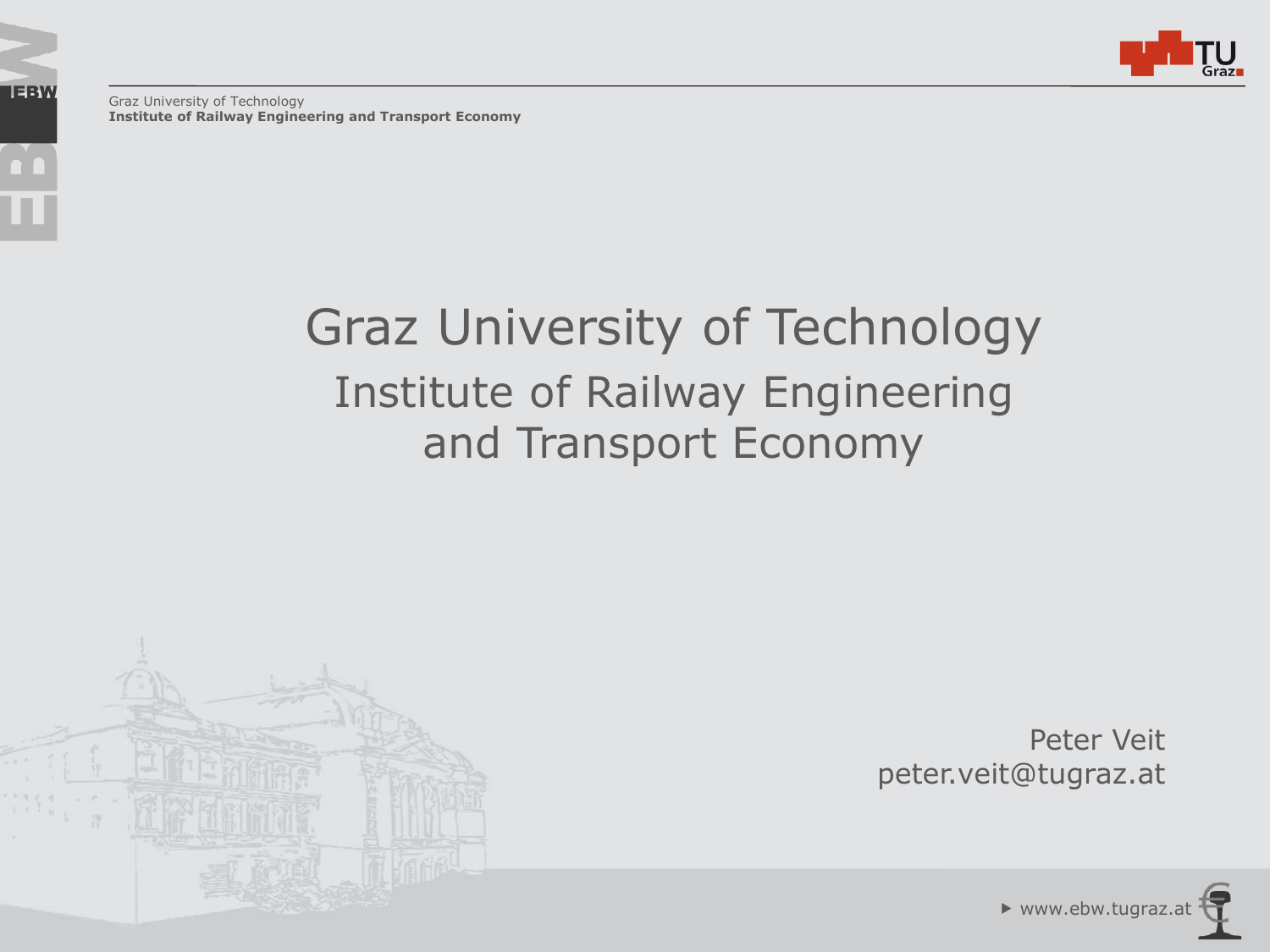## Research





courses for railway companies and railway industry in Austria, Switzerland, Spain, Scandinavia (NBIU), Poland, Hungary, Croatia, Romania, Russia, Ukraine, 120% 140%

Korea, Vietnam, Brazil, South Africa, ADB, WB





track investment and maintenance planning (Norway, Sweden Austria, Switzerland, Croatia)



research track components (frame sleeper, high duty sleeper, under sleeper pads, rail steel grades, RCF)



sustainability research in long term track quality behaviour in order to predict service life and maintenance demands